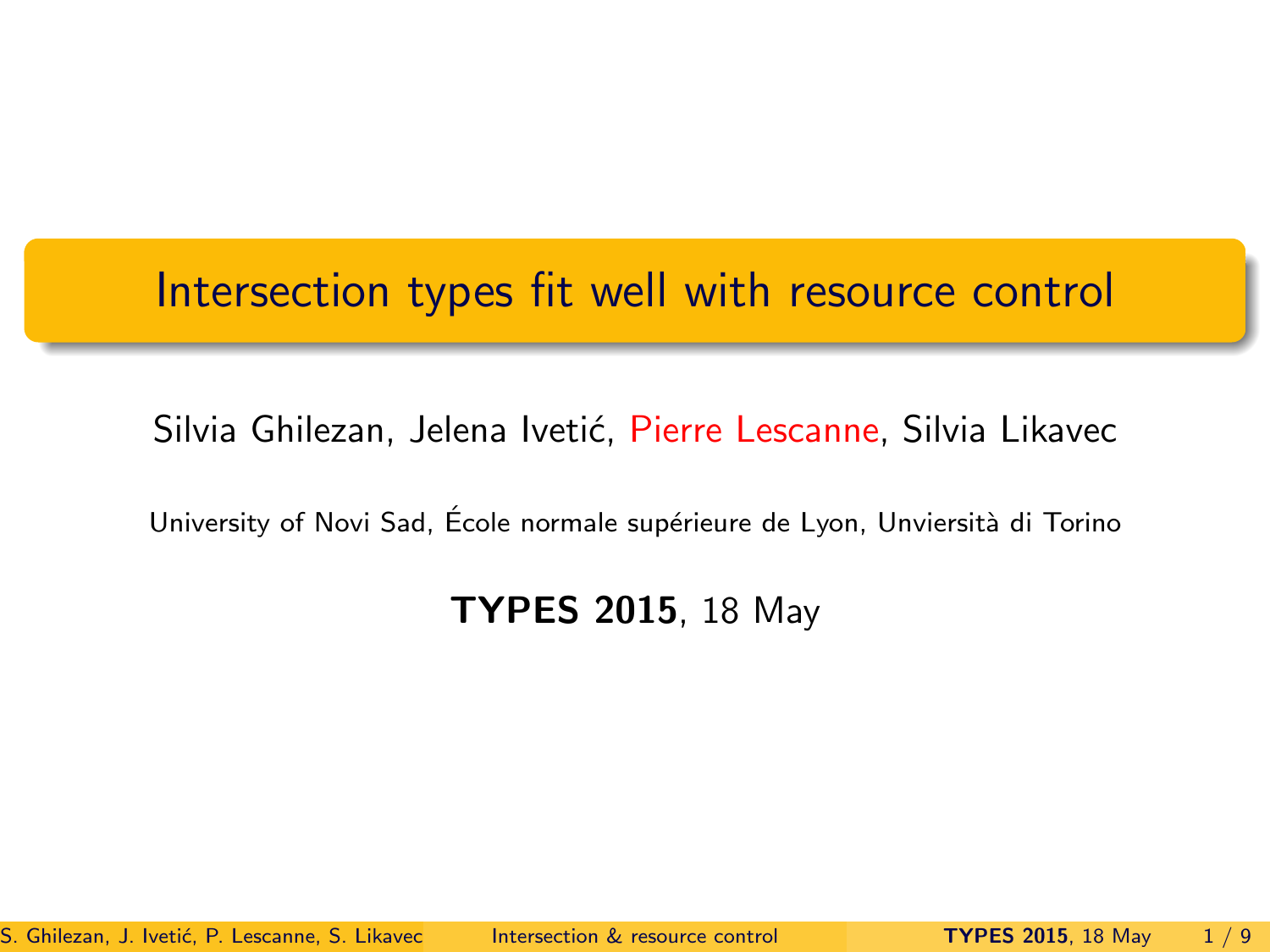With resource control we know when a variable is

- **o** duplicated or
- erased.

For a compiler maker:

- duplication requires pointers and memory management, it should be used only when necessary,
- **erasure allows to free memory explicitly.**

For a proof theorist:

- $\bullet$  duplication corresponds to contraction,
- erasure corresponds to thinning.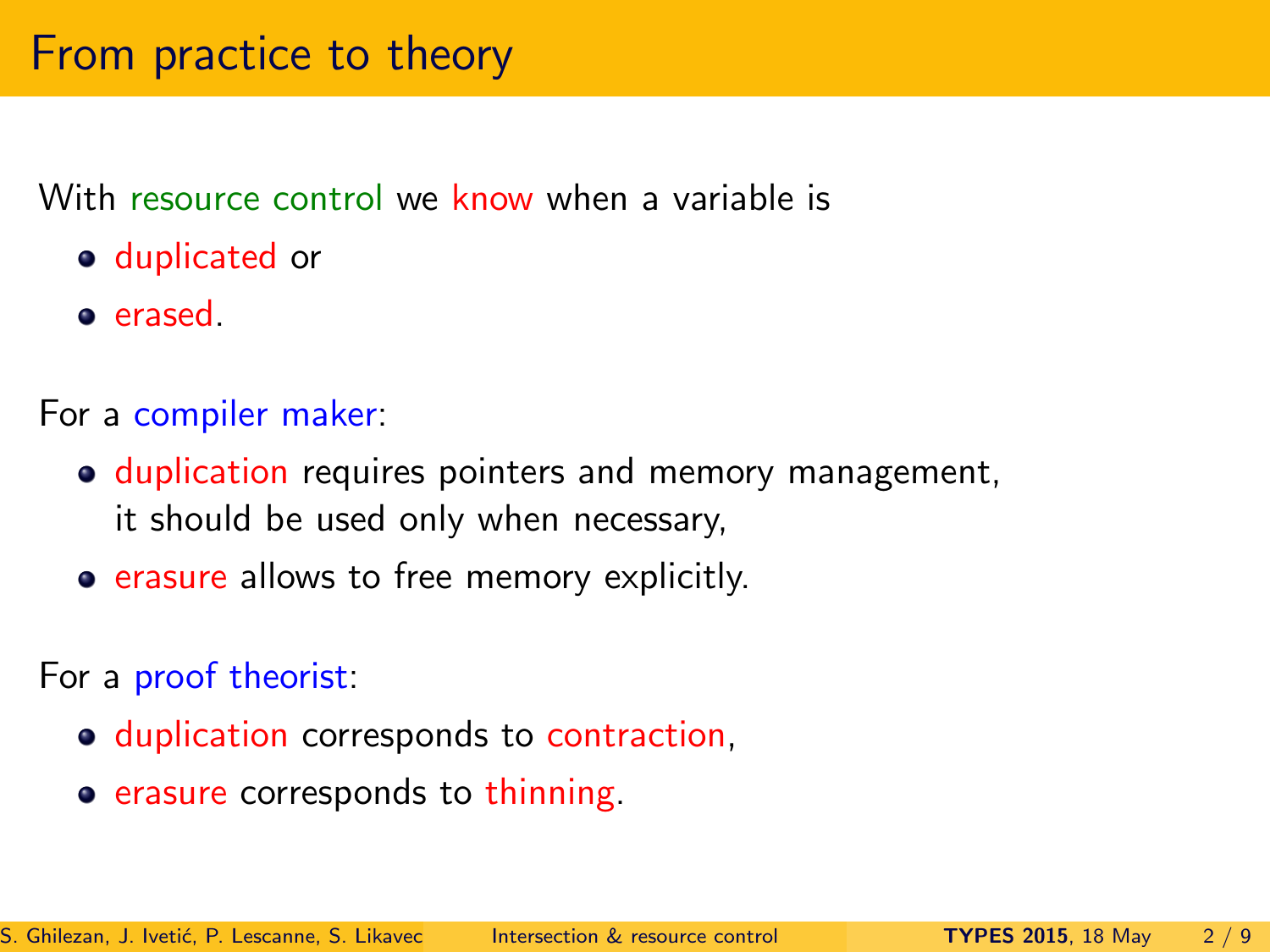The set  $\Lambda_{\rm r}$  of terms are of the following forms:

| X                   | Variable           | Axiom                      |
|---------------------|--------------------|----------------------------|
| $\lambda x.M$       | Abstraction        | $\rightarrow$ Introduction |
| M N                 | Application        | $\rightarrow$ Elimination  |
| $x <_{x_2}^{x_1} M$ | <b>Duplication</b> | Contraction                |
| $x \odot M$         | <b>Erasure</b>     | <b>Thinning</b>            |

Moreover there are constraints on variables: variables occur once and only once.

A substitution is defined for this calculus.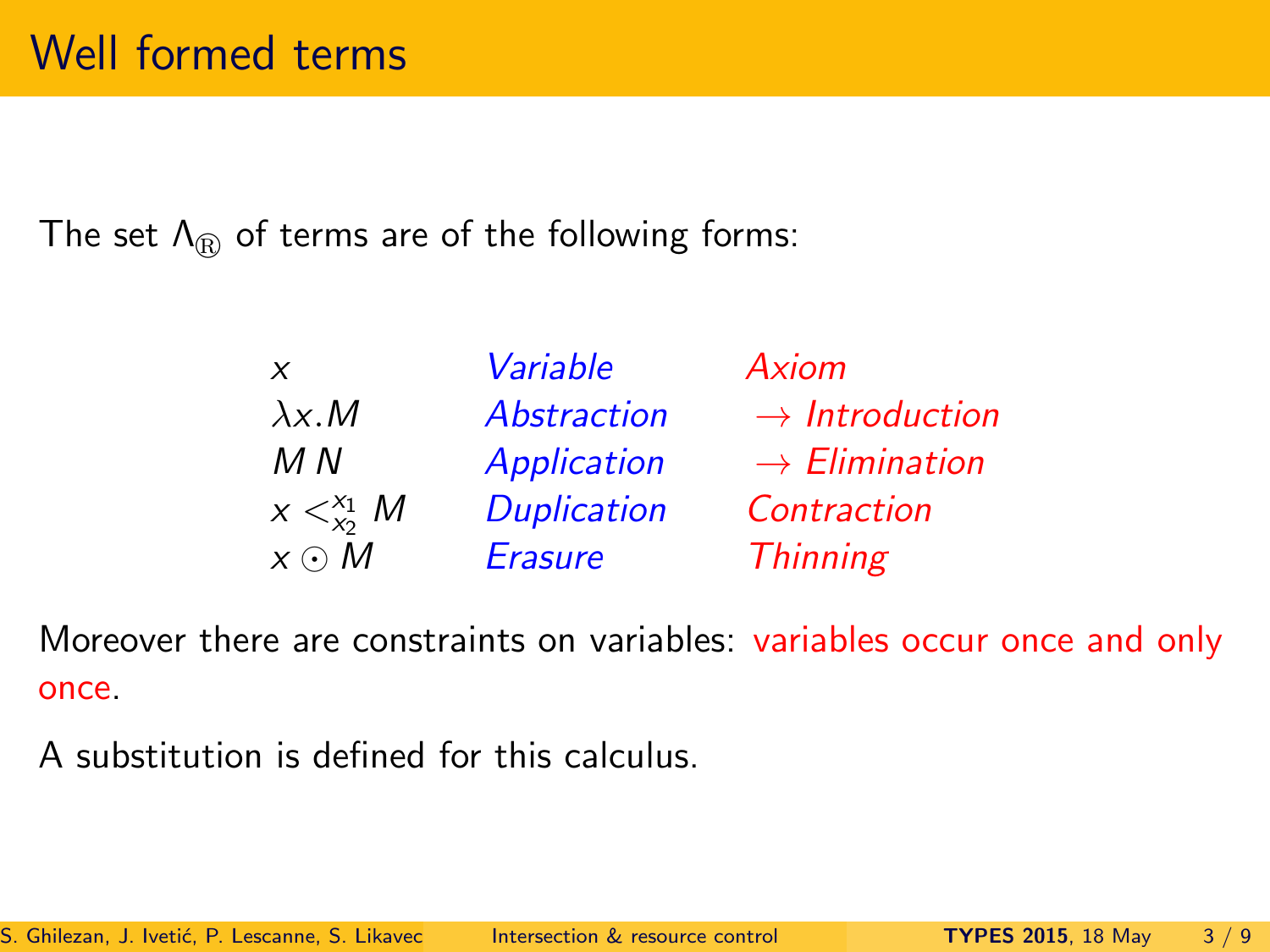# Rules  $(\beta)$   $(\lambda x.M)N \rightarrow M[N/x]$ ( $\gamma_1$ )  $x <_{x_2}^{x_1} (\lambda y.M) \rightarrow \lambda y.x <_{x_2}^{x_1} M$ ( $\gamma_2$ )  $x <_{x_2}^{x_1} (MN) \rightarrow (x <_{x_2}^{x_1} M)N$ , if  $x_1, x_2 \notin Fv(N)$ ( $\gamma_3$ )  $x <_{x_2}^{x_1} (MN) \rightarrow M(x <_{x_2}^{x_1} N)$ , if  $x_1, x_2 \notin Fv(M)$  $(\omega_1) \quad \lambda x.(y \odot M) \rightarrow y \odot (\lambda x.M), x \neq y$  $(\omega_2) \quad (x \odot M)N \rightarrow x \odot (MN)$  $(\omega_3)$   $M(x \odot N) \rightarrow x \odot (MN)$  $(\gamma \omega_1)$   $x <_{x_2}^{x_1} (y \odot M) \rightarrow y \odot (x <_{x_2}^{x_1} M)$ ,  $y \neq x_1, x_2$  $(\gamma \omega_2)$   $x <_{x_2}^{x_1}(x_1 \odot M) \rightarrow M[x/x_2]$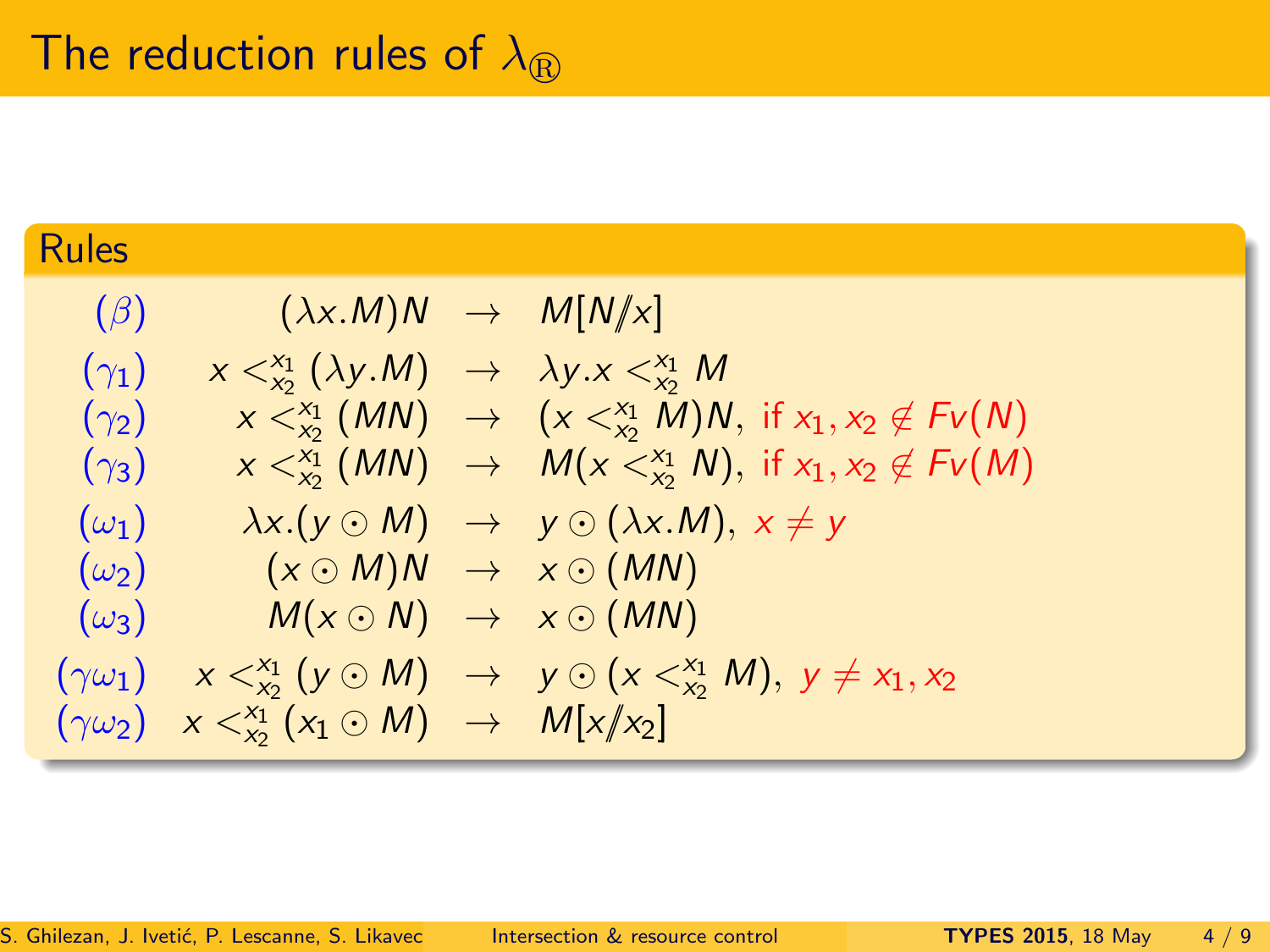### Structural equivalences

$$
\begin{array}{llll}\n(\varepsilon_1) & x \odot (y \odot M) & \equiv_{\lambda_{\text{f}}}\quad y \odot (x \odot M) \\
(\varepsilon_2) & x <_{\chi_2}^{\chi_1} M & \equiv_{\lambda_{\text{f}}}\quad x <_{\chi_1}^{\chi_2} M \\
(\varepsilon_3) & x <_{\chi}^y (y <_{\nu}^y M) & \equiv_{\lambda_{\text{f}}}\quad x <_{\nu}^y (y <_{\nu}^z M) \\
(\varepsilon_4) & x <_{\chi_2}^{\chi_1} (y <_{\chi_2}^y M) & \equiv_{\lambda_{\text{f}}}\quad y <_{\chi_2}^{\chi_1} (x <_{\chi_2}^x M), \quad x \neq y_1, y_2, \quad y \neq x_1, x_2\n\end{array}
$$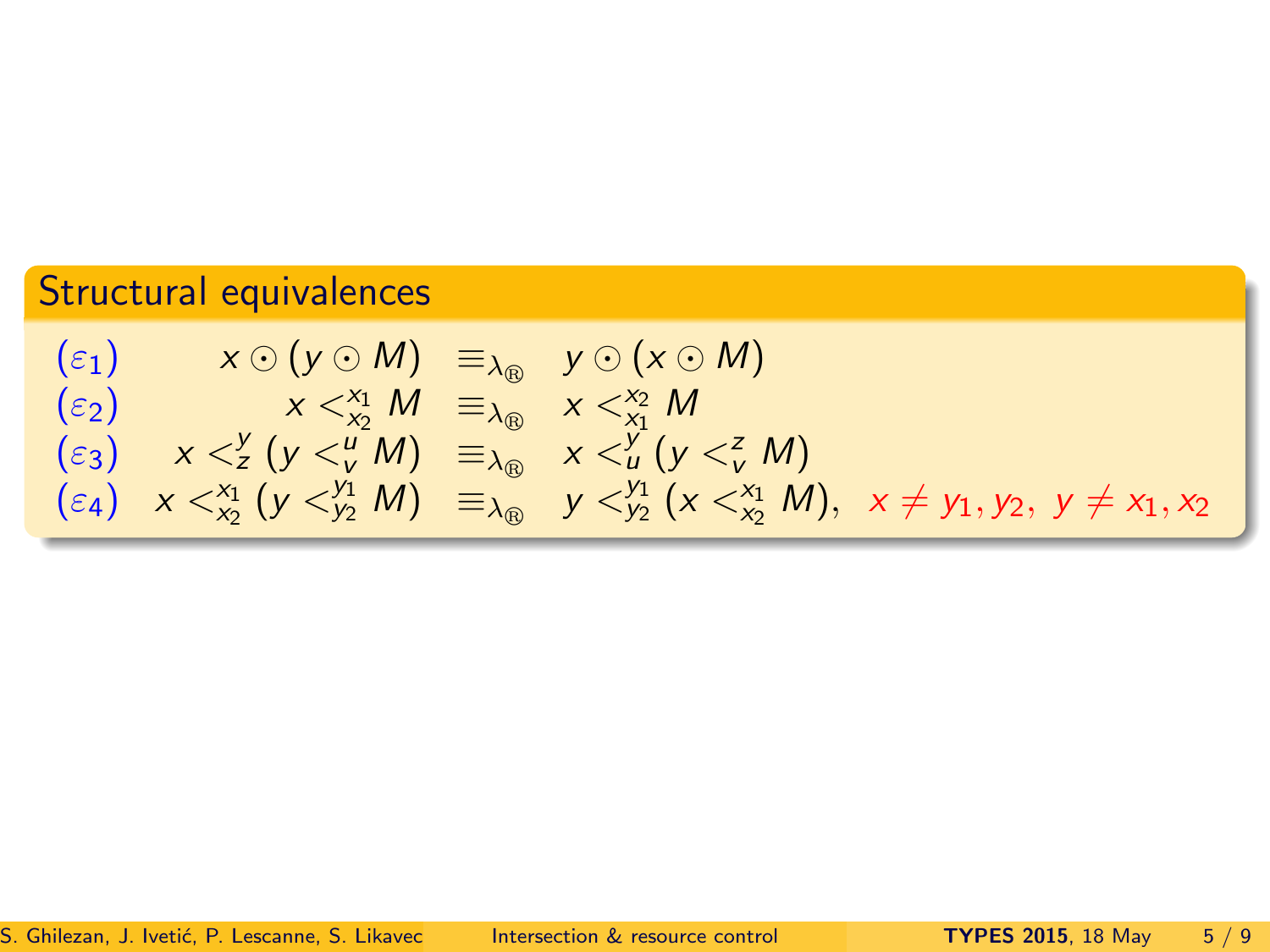

| $-(Ax)$                                                                                                                           | Typing is syntax                |
|-----------------------------------------------------------------------------------------------------------------------------------|---------------------------------|
| $x : \sigma \vdash x : \sigma$                                                                                                    | directed.                       |
| $\Gamma, x : \alpha \vdash M : \sigma$                                                                                            |                                 |
| $ \rightarrow$ $\rightarrow$ $\rightarrow$<br>$\Gamma \vdash \lambda x.M : \alpha \rightarrow \sigma$                             | <b>Fitness</b>                  |
|                                                                                                                                   | $\bullet \rightarrow \text{is}$ |
| $\Gamma \vdash M : \bigcap_{i=1}^{n} \tau_i \rightarrow \sigma$<br>$\Delta_0 \vdash N : \tau_0 \ldots \Delta_n \vdash N : \tau_n$ | introduced by                   |
| $ (\rightarrow_F)$<br>$\Gamma, \Delta_0^{\top} \sqcap \Delta_1 \sqcap  \sqcap \Delta_n \vdash MN : \sigma$                        | $(\rightarrow)$                 |
| $\Gamma, x : \alpha, y : \beta \vdash M : \sigma$                                                                                 | $\bullet$ n is                  |
| $\overline{\phantom{a}}$ (Cont)                                                                                                   | introduced by                   |
| $\Gamma, z : \alpha \cap \beta \vdash z <^X_v M : \sigma$                                                                         | (Cont)                          |
| $\Gamma \vdash M : \sigma$                                                                                                        | $\bullet$ T is                  |
| $-(Thin)$                                                                                                                         | introduced by                   |
| $\Gamma, x : \top \vdash x \odot M : \sigma$                                                                                      | $(Thin)$ .                      |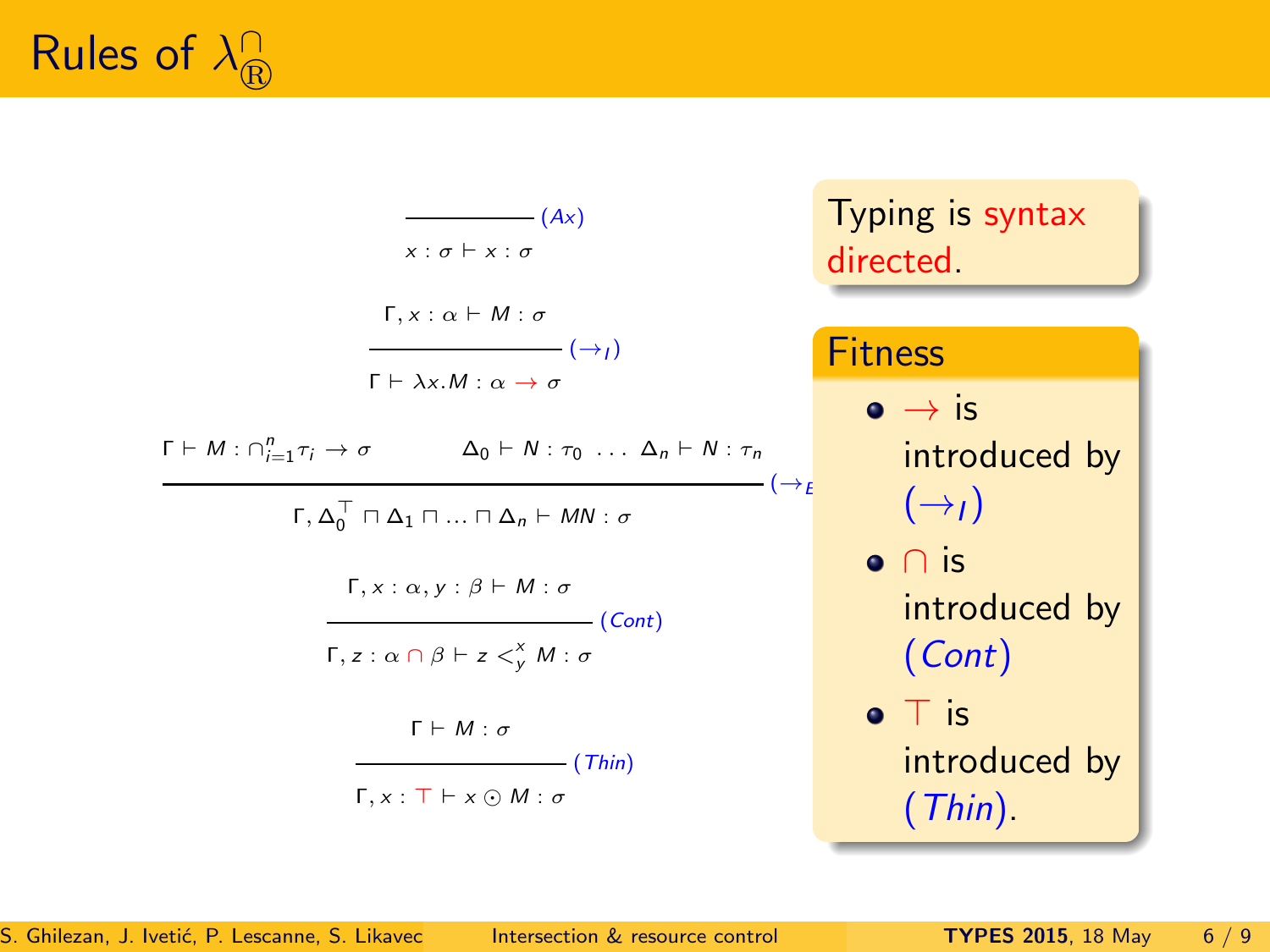Variable have several roles with a type associated to this role.

| <b>Roles</b>                      |        |
|-----------------------------------|--------|
| role                              | type   |
| placeholder variables             | strict |
| duplicated variables intersection |        |
| erased variables                  |        |



The role of a variable may change by reduction.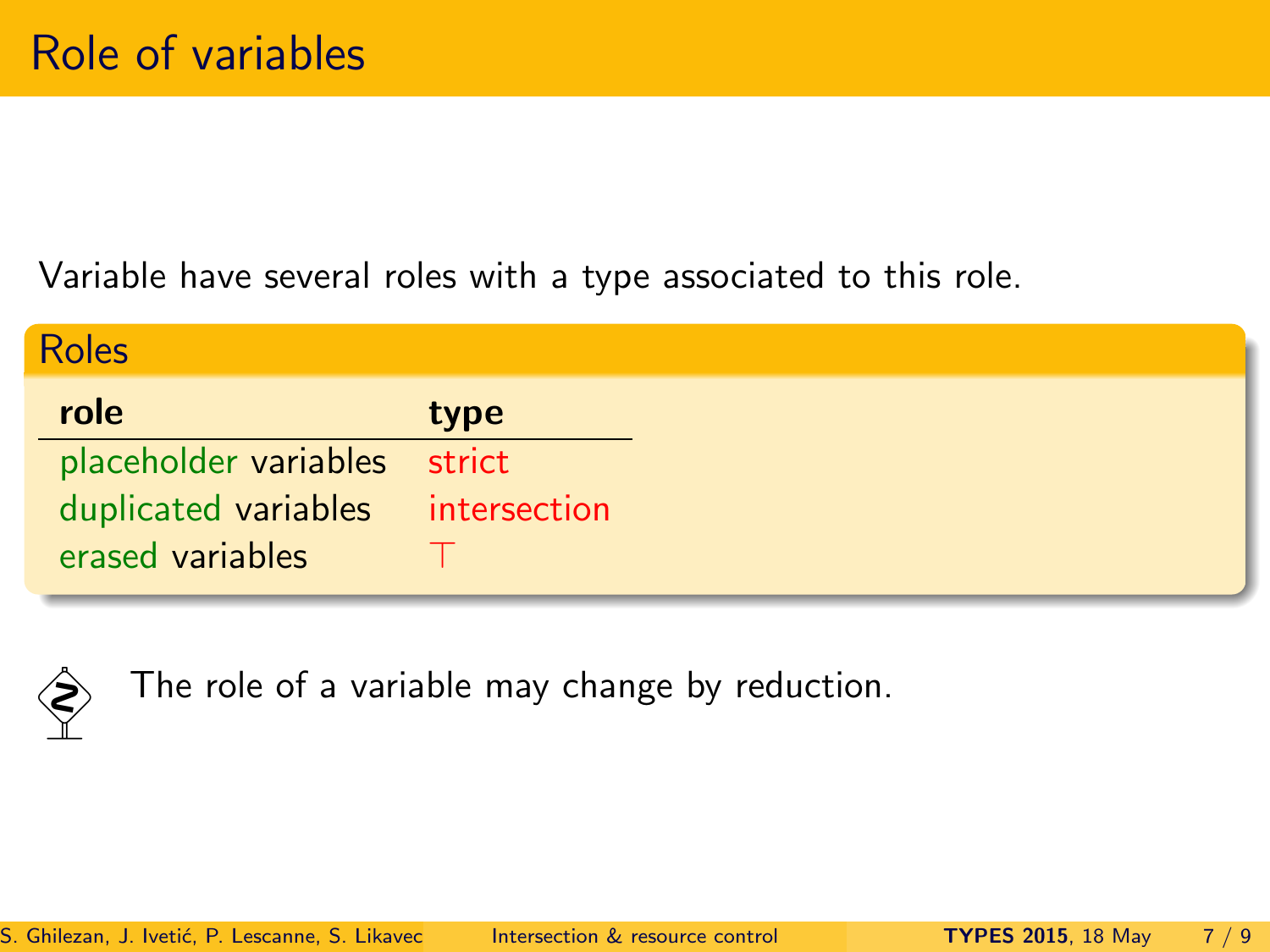$$
\mathsf{SN} \Rightarrow \mathsf{Typeability\ in\ } \Lambda_{\textcircled{B}} \cap
$$

Typeability in  $\Lambda_{\mathbb{R}} \cap \Rightarrow SN$ 

The proof uses the correspondence between

- typing rules and
- roles of variables.